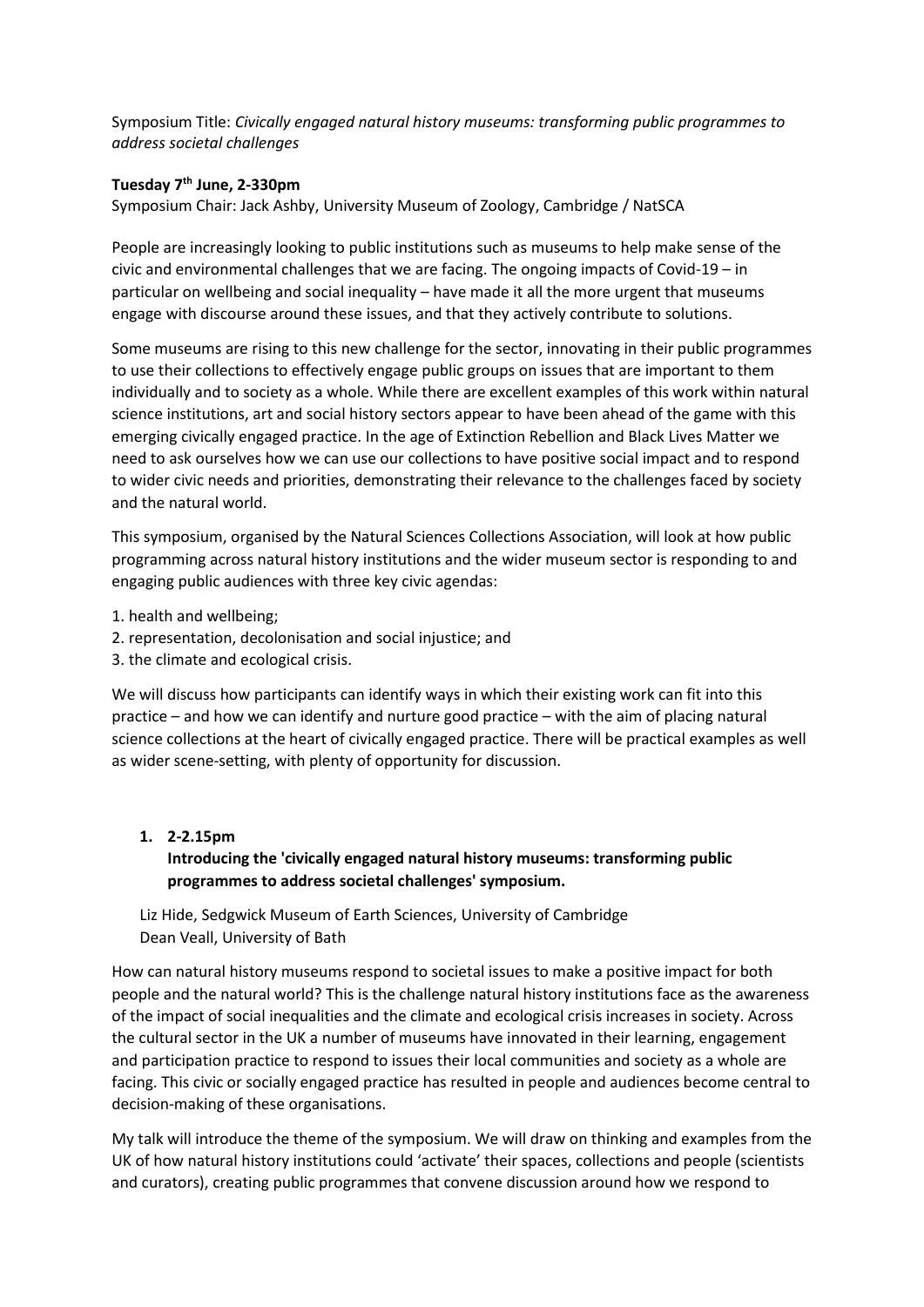climate change and biodiversity loss, are focused on creating positive outcomes for people such as improving individual health outcomes and become more representative of historically marginalised voices and underserved audiences.

# 2. **2.15-2.30pm Museums, Health and Wellbeing**

Miranda Stearn, Fitzwilliam Museum, University of Cambridge Museums

In the UK and internationally, recent years have seen an increasing recognition of the role cultural organizations, including museums, might play in contributing to the health and wellbeing of individuals and communities. No longer just a sometimes-acknowledged by-product of our engagement with culture for education or leisure, health and wellbeing outcomes have become something to be planned for, measured, evaluated and, on occasion, commissioned or prescribed. Policy makers, funders, the health and social care sectors, museum workers and individual museum goers are all showing an interest in understanding how museum experiences might relate to our health and wellbeing, helping respond to key societal challenges such as mental ill health, social isolation and ageing well.

Unhelpfully for natural history collections however, the conversation about the difference museums and their collections might hope to make has often been subsumed into wider discussion around 'culture and health' or more frequently, 'arts and health', making it more difficult to make the connection. This is a shame, especially when one considers the parallel growing recognition of the importance of access to nature for our health and wellbeing, and the potential of natural history collections to bridge both these agendas.

This paper offers an overview of current evidence, policy and practice, considers how Natural History collections are responding or might respond, and shares the experience of developing and adapting health and wellbeing programmes within an interdisciplinary museum consortium at the University of Cambridge Museums.

## **3. 2.30-2.45pm**

**Reveal, Reclaim and Recognise: Digging under the hidden narratives of natural history collections** Miranda Lowe, Natural History Museum, London

Decolonising natural history collections and related knowledge requires tracing how specimens and objects were collected, acquired and moved worldwide as well as acknowledging the collaboration of diverse communities in the process. It reveals the influence of local academic or Indigenous knowledge and its subsequent suppression. These narratives are commonly absent from the interpretation of natural history collections particularly in relation to colonial histories which will be explored in this talk. The misrepresentation of the past is problematic because it alienates non-white audiences. Acknowledging difficult pasts is an important first step in creating more inclusive and representative interpretation across the natural history arena.